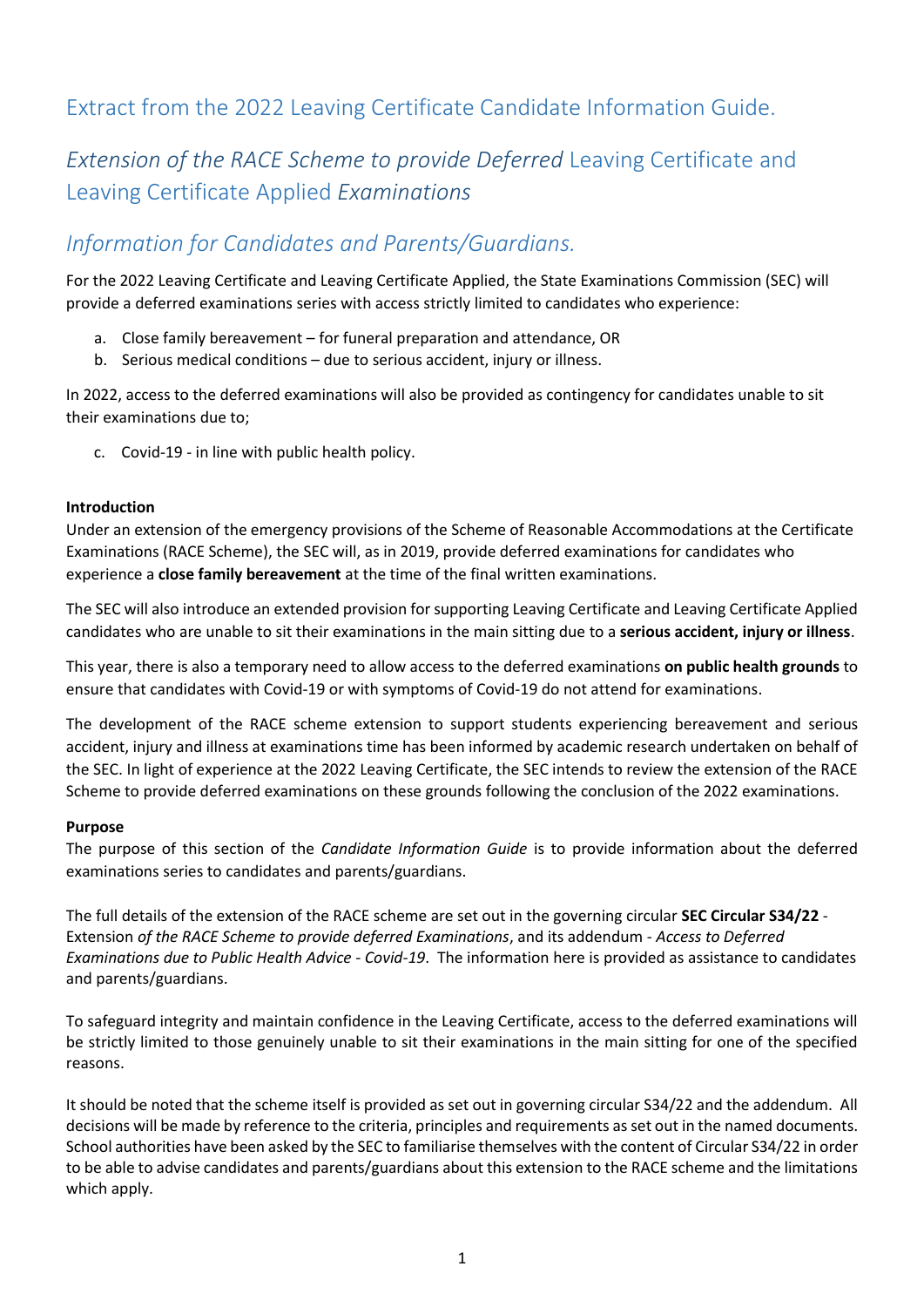#### **Supporting Candidates experiencing Illness or Bereavement**

It is important to note at the outset that accessing the deferred examinations in line with the arrangements and access criteria set out below is intended to be an action of last resort. Every effort will continue to be made by schools and by the SEC to facilitate and encourage candidates to take their examinations on the scheduled date in the main sitting.

Indeed, it is anticipated that many of candidates who would meet the eligibility requirements below will nonetheless take their examinations as scheduled, using, where required, the well-established support arrangements that can be put in place. The accommodations that can be made when unforeseen circumstances occur include sitting in an alternative location such as in hospital; access to a small, shared examination centre; rest breaks; alterations to the standard timetable; and the taking of food, drinks or medicines in the centre.

#### **Getting Help**

As in all matters related to the certificate examinations, the first port of call for candidates and parents /guardians experiencing difficulties at examinations time should be their own school. School authorities are very experienced in dealing with such matters and can advise and support candidates and their parents/guardians.

#### **Summary of the Scheme**

Further details are set out in a question and answer format below. The following brief information may also be of assistance in providing details of this measure, including some of the limitations which apply.

| <b>Grounds</b><br>for      | Reason                                                                                                                                                                                        | Evidence                                                                                                                                                                                                                                                                                    | <b>Duration of absence</b>                                                                                                                                                                                                                                         | <b>Further Details</b>                         |
|----------------------------|-----------------------------------------------------------------------------------------------------------------------------------------------------------------------------------------------|---------------------------------------------------------------------------------------------------------------------------------------------------------------------------------------------------------------------------------------------------------------------------------------------|--------------------------------------------------------------------------------------------------------------------------------------------------------------------------------------------------------------------------------------------------------------------|------------------------------------------------|
| <b>Access</b>              |                                                                                                                                                                                               |                                                                                                                                                                                                                                                                                             |                                                                                                                                                                                                                                                                    |                                                |
| Bereavement                | To provide for funeral<br>preparation and<br>attendance on the death of<br>a close family member.                                                                                             | Death notice                                                                                                                                                                                                                                                                                | Candidate may defer<br>examinations on up<br>to three days in the<br>main sitting.                                                                                                                                                                                 | SEC Circular S34/22                            |
| Serious medical<br>reasons | To provide for instances<br>where candidates<br>experience serious<br>accident, injury or illness<br>which renders the<br>candidate unable to sit<br>their examinations as<br>scheduled.      | From a medical<br>consultant or a<br>hospital - certification<br>of the nature of the<br>accident, injury or<br>illness and the extent<br>to which it impacts on<br>the candidate's ability<br>to attend their<br>examinations.<br>Required within 4<br>days of the initial<br>application. | Subject to the<br>medical evidence,<br>candidate may be<br>allowed to defer<br>some or all of their<br>examinations.<br>Candidates will be<br>expected to resume<br>their examinations in<br>the main sitting as<br>soon as they are able.                         | SEC Circular S34/22                            |
| Covid-19                   | For public health reasons<br>following latest public<br>health advice on symptoms<br>Those with nasal<br>symptoms only can and<br>should attend their<br>examinations in the main<br>sitting. | Self-certification                                                                                                                                                                                                                                                                          | Candidate will be<br>subject to a<br><b>Mandatory Absence</b><br>Period - a candidate<br>will not attend any<br>exam scheduled on<br>the day their<br>symptoms occur or<br>any examinations on<br>any of the following 7<br>days (a period of 8<br>days in total). | Covid-19<br>Addendum to SEC<br>Circular S34/22 |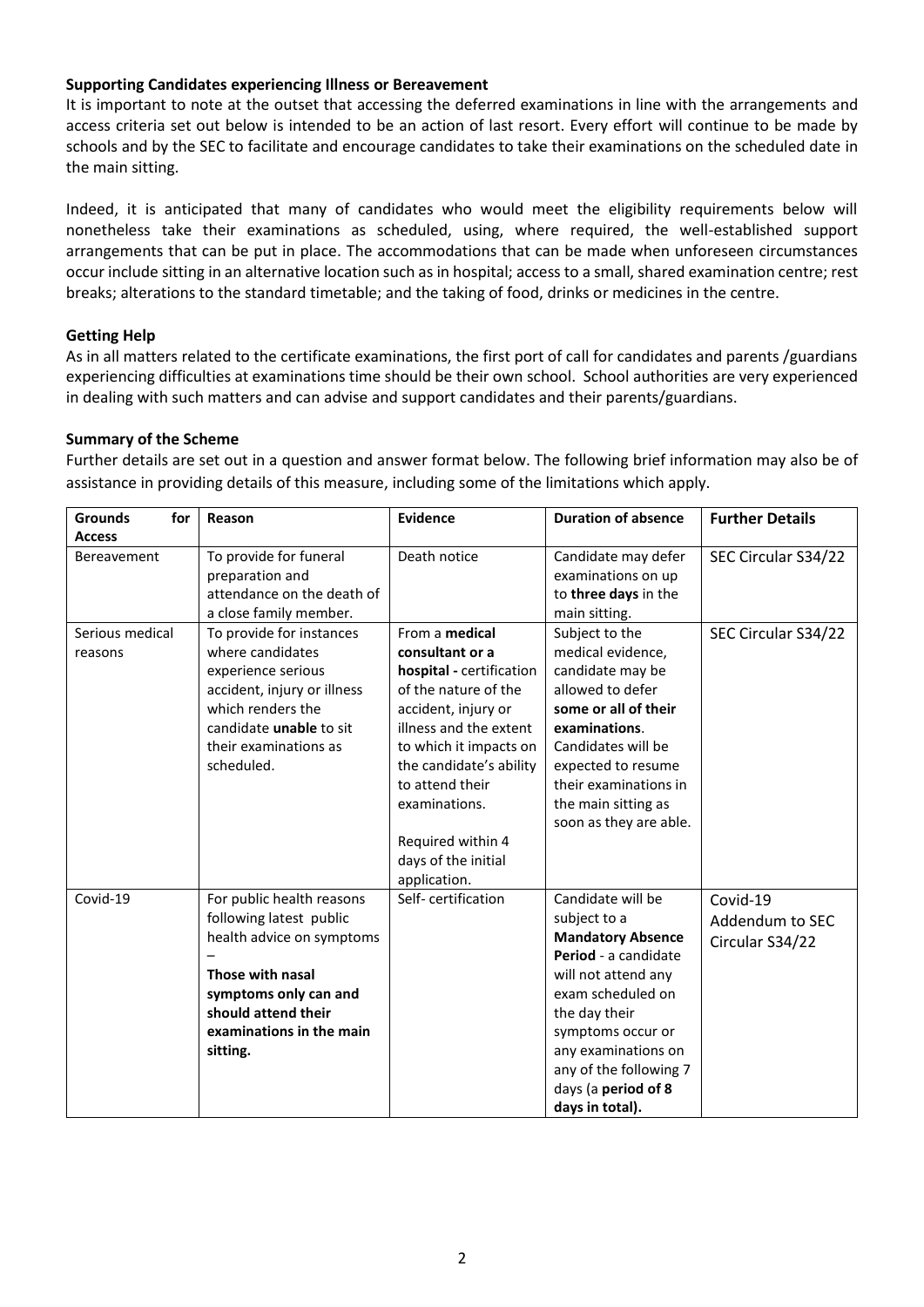#### **Application Process**

The application process in all cases is school-based. Candidates or parents/guardians should contact the school to report an absence on or before the date and time of the first examinations from which the candidate is absent. The school is required to make an initial application to the SEC no later than the date of the first examination from which the candidate is absent. Evidence is required to be submitted to the SEC within 4 working days of the date of the initial application.

The deferred examinations will be held between Thursday 30 June until Saturday 16 July, including all Saturdays in the period.

In making an application to access the deferred examinations for any of the specified reasons, candidates and parents/guardians should note the following limitations which apply;

- There is **no further contingency for the deferred examinations** series. If a candidate is considered eligible for the deferred examinations and remains, or becomes, unwell at the time of the deferred examinations, or experiences a bereavement, or is absent from their examinations for any other reason (including Covid-19), their next opportunity to sit the Leaving Certificate will be in June 2023. No alternative arrangements will be provided.
- The **scheduling of Leaving Certificate examinations on the first five days** (Thursday 30 June to Tuesday 5 July inclusive including Saturday 2 July) of the deferred examinations **is fixed** as on the provisional timetable. The **remaining examinations are provisionally timetabled** on dates from Wednesday 6 July until Saturday 16 July including Saturday 9 and Saturday 16 July. In the case of Leaving Certificate Applied the first day of the timetable (Thursday 30 June) **is fixed** and the **remaining examinations are provisionally timetabled** on dates from Friday 01 July until Thursday 07 July including Saturday 02 July. Timetables will be finalised based on demand arising during the main examination.
- Candidates must be available to take the deferred examinations over the period and must take note that the **provisional timetables are subject to change**. Examinations will be held on all weekdays and all Saturdays in the period of the deferred examinations.
- The deferred examinations will be held at a number of regional locations (typically one school per county) and candidates should opt to sit any deferred examinations in the host school location closest to them. Venues may be subject to consolidation depending on the number of candidates ultimately sitting the deferred examinations. Candidates must be aware that their **selected host school is subject to change**.
- Attendance at the deferred examinations is likely to involve travel to another location for the duration of each deferred examination they are due to sit. Candidates taking the deferred examinations will be responsible for their own transportation and accommodation expenses and must be able to make their own arrangements for attending the deferred sitting.
- No alternative dates, locations or arrangements will be provided at the request of candidates.
- Candidates will only be admitted to the deferred examinations on instruction from the SEC.
- Noting that the first examination of the main sitting is on Wednesday 8 June and the examinations scheduled on this date will take place on Thursday 30 June in the deferred sitting, very tight timelines will apply to the application, decision-making, and appeals processes. All of the deadlines will be strictly applied.

### **QUESTIONS & ANSWERS ON DEFERRED EXAMINATIONS**

#### **ELIGIBILITY**

### *Who can access deferred examinations?*

The provision is intended for Leaving Certificate and Leaving Certificate Applied candidates who;

- a. experience a close family bereavement very close to or during the examinations and need some time to prepare for and attend the funeral OR
- b. experience a serious accident, injury or illness which renders them unable to attend for their examinations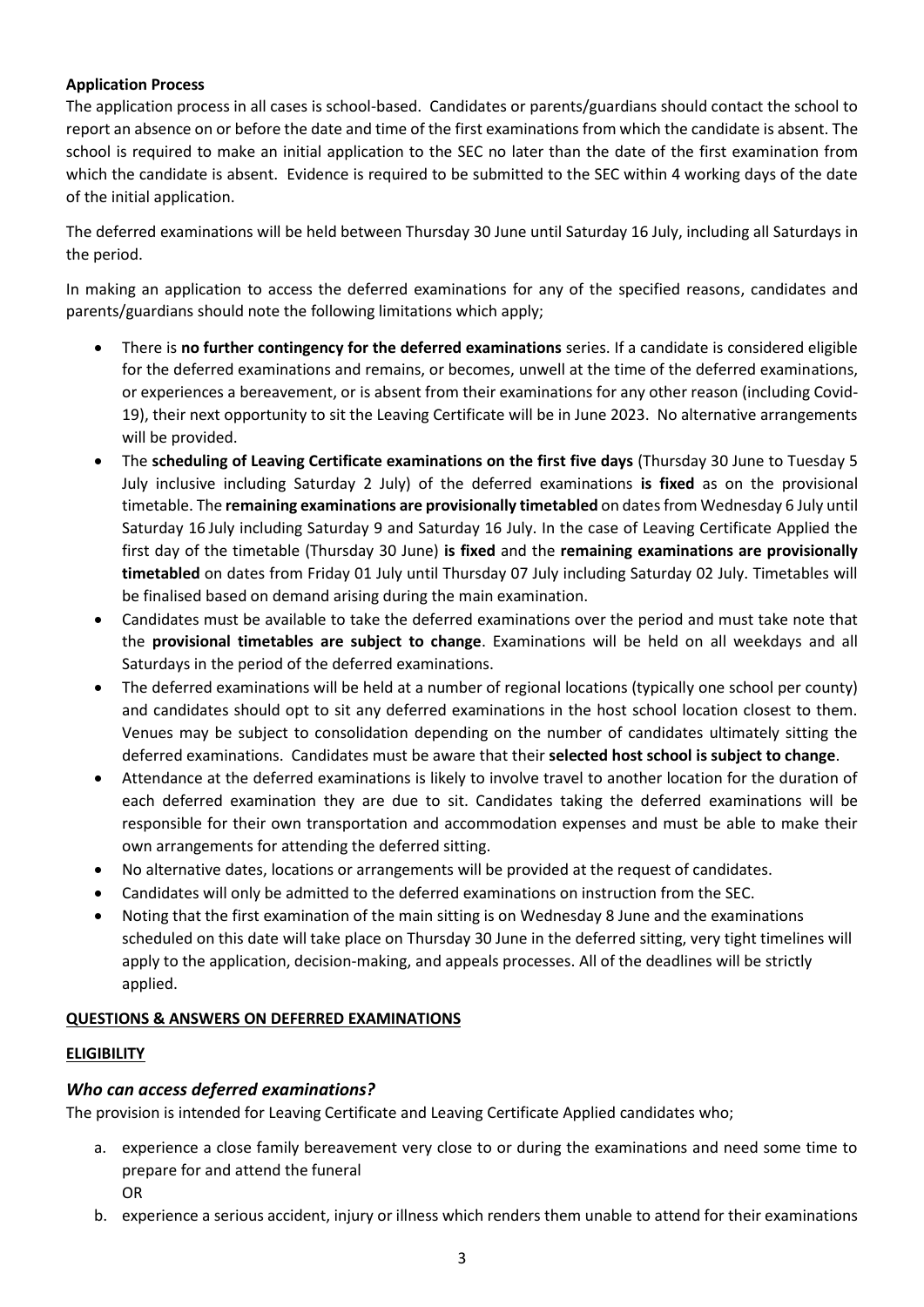This year, there is a temporary need to allow access to deferred examinations on public health grounds to ensure that candidates with Covid-19 or with symptoms of Covid-19 do not attend for examinations.

## **BEREAVEMENT - FUNERAL PREPARATION AND ATTENDANCE**

## *What supports will be available for Leaving Certificate candidates who experience a bereavement immediately prior to or during the examinations?*

Eligible Leaving Certificate and Leaving Certificate Applied candidates who experience a **close family bereavement**  will be able to **defer up to three days of examinations to the deferred sitting.** 

Those who experience bereavement of a close relative during examinations time, or in the two days prior to the examinations which commence on 8 June this year, will be able to defer some examinations. Therefore, the accommodation will be available in respect of the death of a close relative which occurs on any day in the period Monday 6 June to Tuesday 28 June inclusive.

The purpose of the accommodation is to provide candidates with some time away from their examinations to prepare for and attend the funeral of their loved one without having to contend with the added pressure of their full set of examinations at the same time.

The candidate will, at their discretion, be able to defer the examinations they were due to take on the day of the funeral, if that falls on a day on which they were scheduled to sit examinations, and two other days. Between the day that the close relative dies and the day after the date of the funeral, a candidate can decide to defer up to **three days of examinations**.

In all cases, the SEC must be satisfied as to the validity of the application and will reserve the right to seek independent proof of the bereavement.

### *Who is classified as a close relative?*

For the purposes of deferred examinations close relatives are defined as one of the following: a father, step-father, mother, step-mother, legal guardian, brother, step-brother, half-brother, sister, step-sister, half-sister, grandfather or grandmother. The scheme also provides for the death of the child, spouse or civil partner of a Leaving Certificate candidate.

### *Why is the time limited to three days?*

The purpose of this accommodation is to allow the bereaved candidate to have some time to prepare for and attend the funeral of their loved one without having to contend with the added pressure of their full set of examination at the same time. So, the measure is intended as a break from the examinations at what is a difficult time for the young person.

### *My relative died the week before the examinations commenced? Can I defer some of my examinations?*

Unfortunately, as with any scheme with eligibility criteria there will always be those who meet the criteria and those who do not. The SEC took advice on determining the appropriate duration between the date of bereavement and the start of the examinations order for the candidate to be eligible for this measure. This advice was that it should be limited to candidates experiencing a bereavement during the full period of the written examinations and in the two days immediately beforehand.

### *If I experience a close family bereavement, do I have to defer my examinations?*

No. You can choose to proceed with your examinations in the main sitting. If you are bereaved and choose to sit the examinations at the normal time you will continue to receive the same supports provided to candidates suffering trauma and adversity during their examinations as in previous years. These include early or late sittings of an examination in order to attend a funeral, sitting examinations in a smaller examination centre, and providing students with supervised rest breaks during their examinations. However, if you decide to proceed with examinations in June you will not be permitted to access the deferred sitting.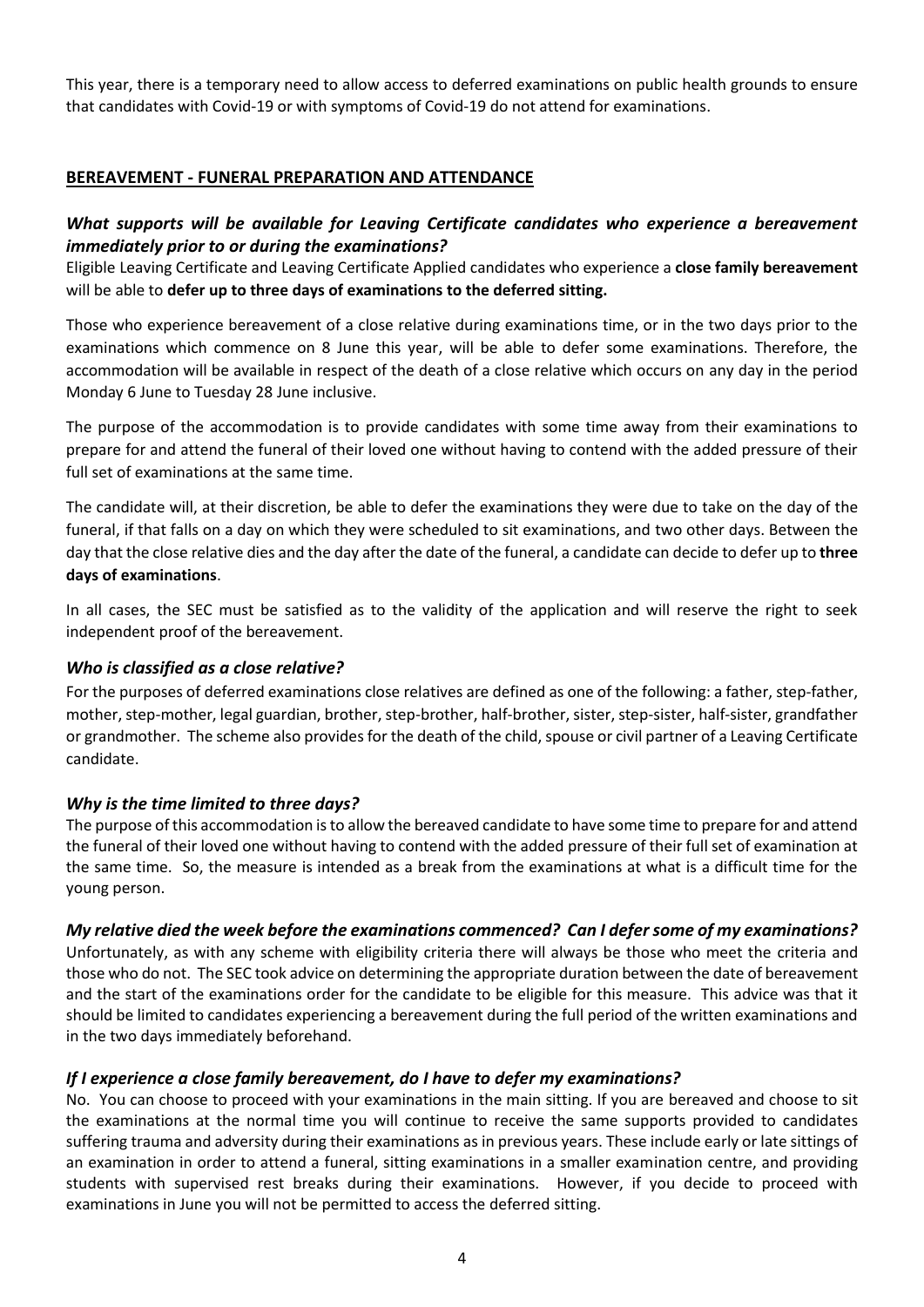### **SERIOUS MEDICAL CONDITIONS – ACCIDENT, INJURY OR ILLNESS.**

### *What supports are available to Leaving Certificate candidates who suffer serious accidents, injuries or illnesses immediately prior to or during the examinations?*

Candidates who experience serious accident, injury or illness (either unexpectedly or a flare up of an existing condition) which renders them unable to sit their examinations as scheduled may be able to defer some or all of their examinations depending on the timing, nature and severity of their condition.

For examinations integrity reasons, the threshold for evidence is high and **evidence will be required from a medical consultant or from a hospital.** Certification, or other evidence, provided by a GP or other medical practitioner will not be considered.

The medical evidence must support both evidence of the condition and the degree to which it impacts on the candidate's ability to attend for their examinations. Candidates are expected to resume their examinations as soon as they are able. However, under the serious accident, injury or illness category the candidate may seek to defer all of their examinations.

Any candidate who suffers an accident, injury or illness during the examinations but who does not meet the eligibility criteria for access to the deferred examinations will be accommodated under the existing provisions of the RACE Scheme which provides a range of measures to support candidates experiencing challenging circumstances at examinations time.

### *What qualifies as serious accident, injury or illness?*

To maintain robust examinations and certification procedures and standards, the threshold for access to the deferred Leaving Certificate examinations has been set at an appropriate level. The criteria for serious medical conditions have been informed by research into international best practice in other jurisdictions with similar examinations systems to Ireland.

It is not possible to be entirely prescriptive as to the range of conditions which might arise but the following are intended to exemplify the seriousness of the medical conditions and circumstances which will warrant consideration of an application for access to the deferred examinations series.

| Type of Serious Accident, Injury or<br><b>Illness</b>                  | Examples of conditions which will be<br>considered                                                                    | Examples of conditions which will not<br>be considered*                                                                                                                                                                                         |
|------------------------------------------------------------------------|-----------------------------------------------------------------------------------------------------------------------|-------------------------------------------------------------------------------------------------------------------------------------------------------------------------------------------------------------------------------------------------|
| Serious illness                                                        | Cancer, cardiac conditions.                                                                                           | Gastroenteritis, migraines.                                                                                                                                                                                                                     |
| Major surgery at or near the time of<br>the examination                | Non-elective major surgery.<br>Transplant, appendectomy                                                               | Any elective surgery.                                                                                                                                                                                                                           |
| Severe disease or severe condition<br>event /episode                   | Sepsis, epilepsy, Crohn's disease,<br>severe asthma attack resulting in<br>hospitalisation                            | Bronchitis, Asthma, Hay-fever.                                                                                                                                                                                                                  |
| Severe or permanent injury occurring<br>at the time of the examination | Bones breaks requiring hospitalisation<br>at the time of the examination, brain<br>injury, amputation, spinal injury. | Sprains, minor burn injuries, tendon<br>damage, bone breakages which can be<br>accommodated within the existing<br>provisions of the RACE Scheme (e.g.<br>providing access to a recording<br>device/scribe for a candidate with<br>broken arm;) |
| Psychiatric illness                                                    | Life threatening mental health<br>episode; detention in a hospital.                                                   | Stress, Anxiety, Non-medical trauma.                                                                                                                                                                                                            |

*\*Unless any of these conditions result in a period of unexpected hospitalisation at the time of the examinations.*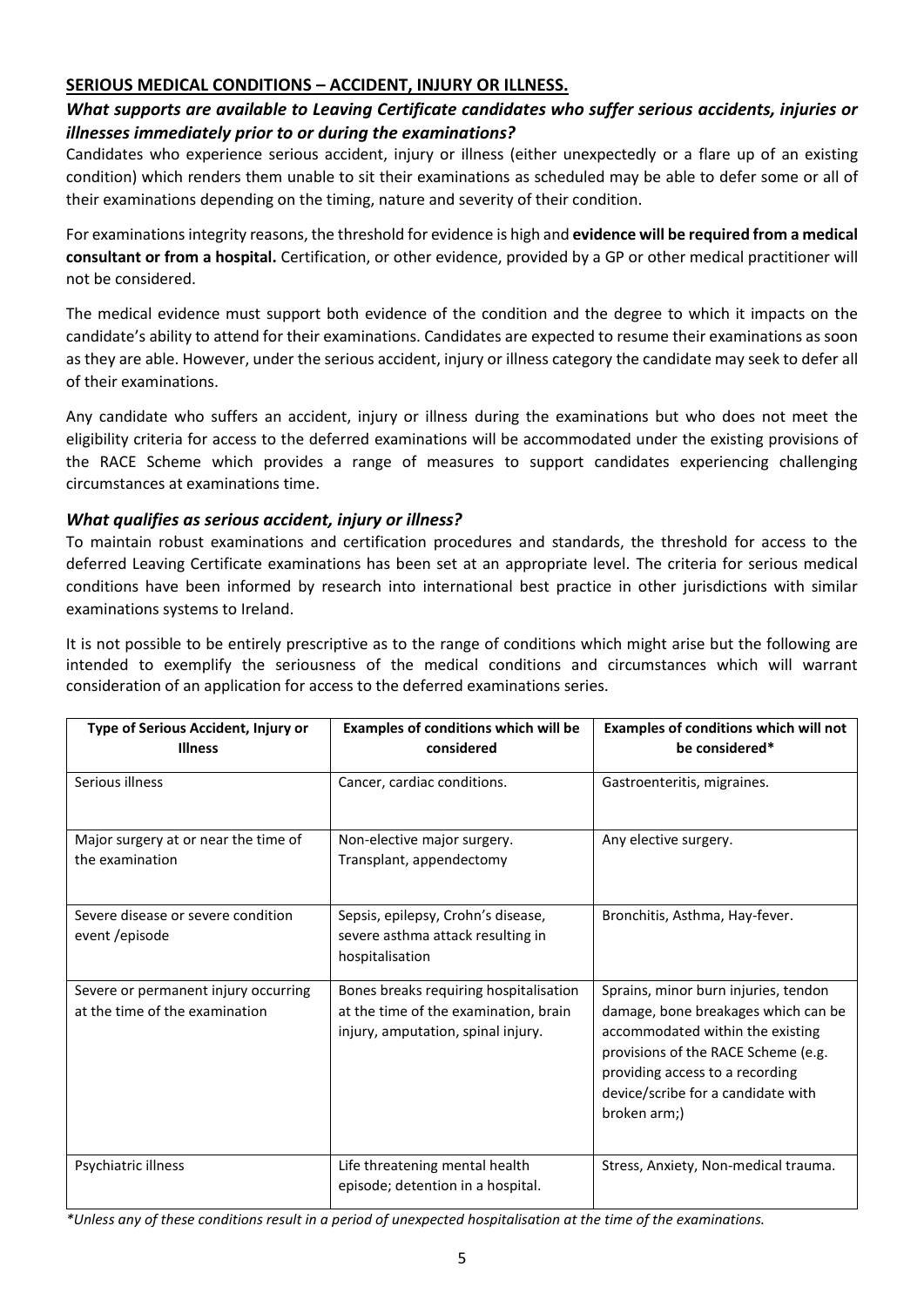### *How many examinations can be deferred on grounds of serious accident, injury or illness?*

Eligible candidates will be able to defer some or all of their examinations depending on the timing, nature and severity of their condition. The medical evidence must support both evidence of the condition and the degree to which it impacts on the candidate's ability to attend for their examinations. Candidates are expected to defer as few examinations as possible and to resume their examinations in the main examinations as soon as they are able.

## *What supports are available to Leaving Certificate candidates who suffer other less serious accidents, injuries or illness immediately prior to or during the examinations?*

All candidates are encouraged to take their examinations as scheduled and every effort will continue to be made by the SEC and by schools to support candidates in taking their examinations in the main sitting.

There are arrangements that can be made between the SEC and the school in the best interests of the candidate to enable the candidate to proceed with their examination on the scheduled date.

Candidates who are ill or injured but who are not eligible for access to the deferred examinations will be able to avail of the longstanding supports available under the RACE Scheme. Candidates who experience bereavement or a serious accident, injury or illness but who decide to continue with their original schedule of examinations will, of course, be entitled to these support arrangements. These supports include;

- access to a shared or an individual special examination centre (depending on need);
- arranging for examination sittings in atypical venues such as in hospitals or at another location or another school;
- granting of supervised breaks or rest periods having regard to the physical, medical or emotional condition of the candidate;
- access to food, drink and medicine.
- Amendments to the published timetable provided the examinations take place on the day scheduled on the timetable and appropriate supervision arrangements are in place.

Now that public health restrictions due to Covid-19 have been lifted, hospital sits will also be accommodated. However, once a candidate sits an examination in a hospital, they will not be allowed subsequently to access the deferred examinations series.

If you experience an emergency situation such as this, your school is best placed to assist you. If this happens to you please contact your school immediately.

### *What if am not sure that I am eligible?*

Unless you are absolutely sure that you can meet the conditions of eligibility then you should attend for your examinations in June as normal noting that there are arrangements that can be made locally in the school to assist you in taking your examinations as originally scheduled. Candidates need to be aware that there is a risk that if they miss the main sitting, they may not be eligible to sit an examination at the deferred sitting and they will only be permitted to do so if their application is approved. **Applications will not be approved simply because the candidate has missed an examination in the main sitting in June.**

### *If I become ill during my examination in June, can I resit the paper in the deferred sitting?*

No, if a candidate takes ill after commencing an examination they will not have access to the deferred sitting. These are not second chance examinations and are not available once a candidate has commenced an examination or completed an examination in the main sitting even the candidate maintains that they were unwell while taking the examinations.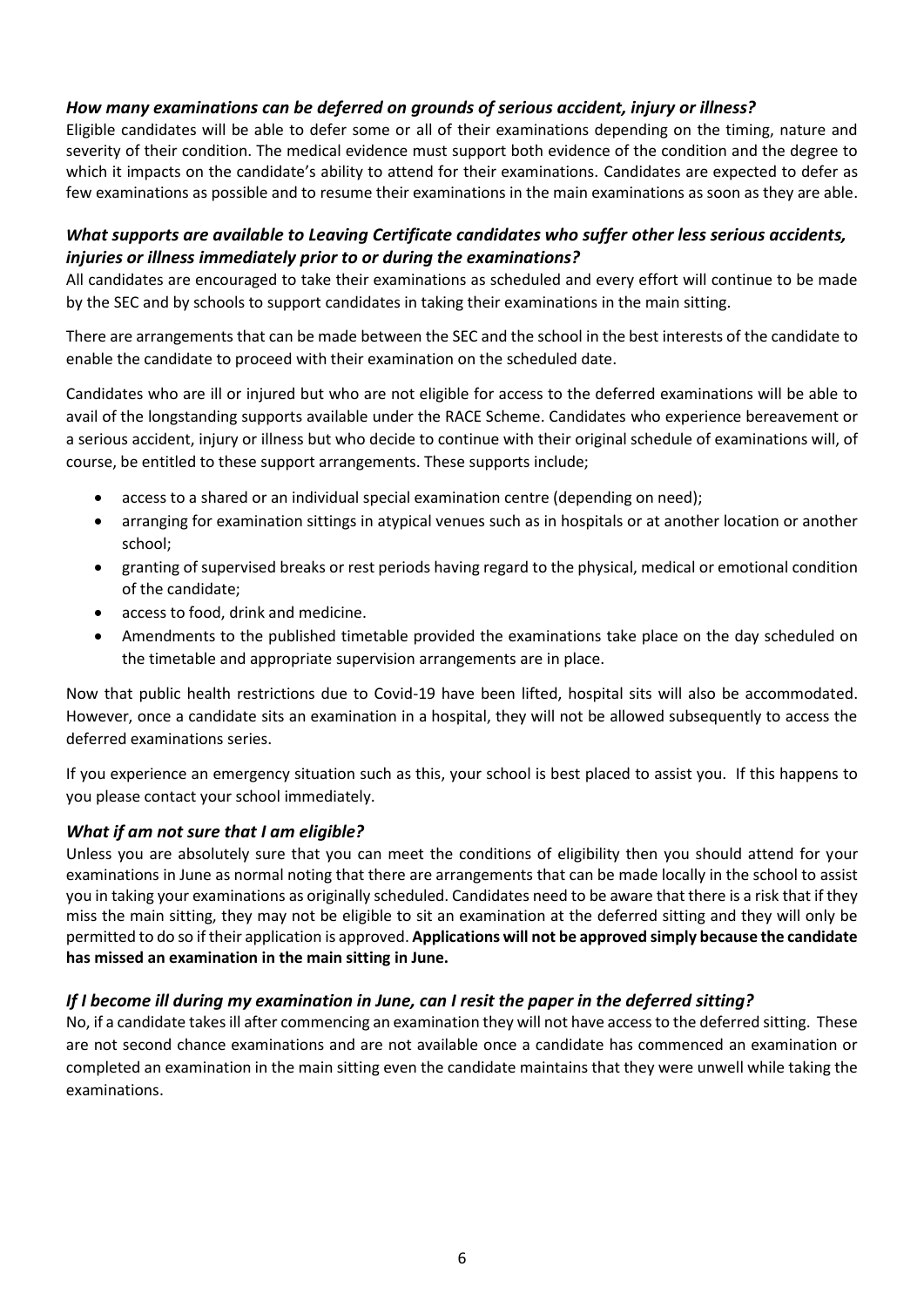# **COVID-19**

### *What happens if I have Covid-19 or symptoms of Covid 19 at the time of my examinations?*

Candidates who have nasal symptoms, such as a runny nose or a sneeze, but otherwise feel well **should** attend for your examinations. This is in line with current HSE advice on attending school which has been in place since February 2022 - [https://www2.hse.ie/conditions/covid19/preventing-the-spread/child-returning-to-school-or](https://www2.hse.ie/conditions/covid19/preventing-the-spread/child-returning-to-school-or-childcare/)[childcare/.](https://www2.hse.ie/conditions/covid19/preventing-the-spread/child-returning-to-school-or-childcare/)

The latest public health advice to the general public on symptoms of COVID-19 is availabl[e here.](https://www2.hse.ie/conditions/covid19/symptoms/overview/)

Candidates who are absent for an examination(s) as they are experiencing symptoms of Covid-19, will be allowed to access the examinations for which they are absent in the deferred sitting. Covid-19 related absences will be subject to a mandatory period of absence from the examinations.

### *How long is the period of absence from the examinations?*

The absence period starts on the first day on which symptoms occur and will require you to be absent from the examinations for the following 7-day period (including weekends); so, 8 days in total. This means that candidates will be unable to sit any examination paper they were due to take on the day the symptoms occur and any that they were due to take in the following 7 days (i.e. 8 days in total).

**Example A** – A candidate reports to their school on Wednesday 8 June that they have symptoms of Covid-19. The candidate will be absent for all of their examinations from Wednesday 8 June until Wednesday 15 June inclusive. Provided they have no symptoms, they may return to complete their remaining examinations from Thursday 16 June onwards. Candidates will sit all examinations that they have missed in the deferred examinations series. In the example above, they will be sitting any examinations for which they were absent between Thursday 30 June and Wednesday 6 July including Saturday 2 July.

**Example B** – A candidate reports to their school on the morning of Friday 10 June that they have symptoms of Covid-19. The candidate will be absent for all examinations for which they are scheduled on Friday 10 June and until Friday 17 June inclusive. Provided they have no symptoms, they may return to complete their remaining examinations from Monday 20 June onwards. The candidate will sit any examinations for which they were absent in the deferred examinations series.

If the candidate in the above example did not experience symptoms on 10 June until after they had completed their examinations on that day, their symptoms still developed on that date and this will be the first day on which the absence period will still start.

The full absence period will be strictly applied and candidates are required to not attend for their examinations until this period has elapsed and to additionally follow public health advice.

### *What happens if I still have symptoms at the end of this period?*

Candidates who continue to have symptoms after the end of this absence period will be subject to a further absence period of seven days. Candidates should continue to follow all public health advice. Candidates must report to their school on the last day of their first absence period if they continue to have symptoms.

### *Why is there a mandatory absence period?*

In implementing this absence period, the SEC is taking a risk-based approach to managing Covid-19 in the examinations which is broadly in line with public health advice, limiting the Covid-19 risks, and providing some certainty about the duration of absences for candidates, schools and centres.

## *If I suffer a bereavement or serious illness but I am not available in July, can deferred arrangements be made?*

Unfortunately, not. Candidates may experience bereavement or serious illness at the time of the main sitting but know they will not be available to sit the deferred examinations. Such candidate may be able to sit their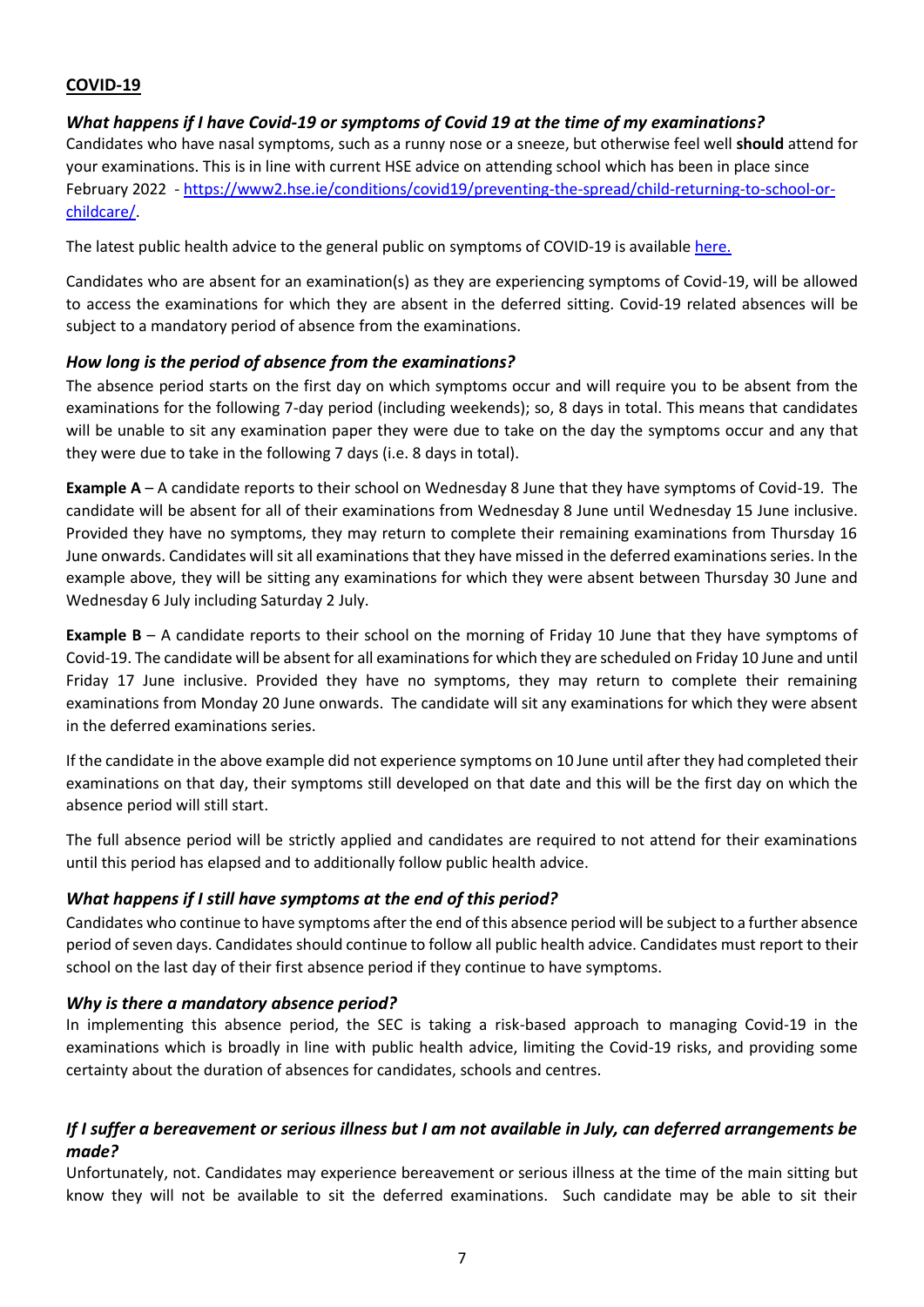examinations in the main sitting using the support arrangements that can be provided by schools. Otherwise, they will have the option of repeating your Leaving Certificate next year.

For candidates who are hospitalised during the period of the deferred examinations, it may be possible to arrange for them to sit your examinations in hospital on the day on which the examination is scheduled on the deferred examinations timetable.

### **APPLICATION PROCESS**

### *I am attending school - How do I apply for the deferred examinations?*

The application process is school-based and candidates, or their parents/guardians, should notify the school authority immediately if they are absent for an examination and believe that they meet the eligibility criteria for access to the deferred examination.

The school authority is required to make an initial application to the SEC on the candidate's behalf to access the deferred examination series and has provided schools with an online application system. The initial application must be made before or on the first day on which the candidate is absent from the examination. At the very latest, the initial application must be made through the online system on the first day on which the candidate is absent from the main sitting.

Candidates, parents/guardians need to be aware of the published principles, requirements and criteria against which all applications will be considered and subject to formal decision. The application process will require confirmation from the candidate and parent/guardian of their understanding of the terms on which the application is made. The school will ask you and/or your parent guardian to complete the deferred examinations declaration form **(Form RA8/2022)**. Section 2 should be completed by the school authority confirming the candidate meets the conditions of eligibility and to support the application. Section 3 must be completed by the Candidate (if over 18) or candidate and parent/guardian (if under 18).

Specific medical evidence, as defined in the governing circular S34/22, will be required to support an application on grounds of serious accidents, injury or illness. As set out, for reasons of examinations integrity, the threshold for evidence is high and evidence will be required from **a medical consultant or hospital**. Certification, or other evidence, provided by a GP or other medical practitioner will not be considered. The medical evidence must include both evidence of the condition and the degree to which it impacts on the candidate's ability to attend for their examinations.

While the required medical evidence, or evidence of the bereavement, may need to follow the initial application there is a need for this evidence to be available to the school within **4 working days** of the initial application.

The SEC has provided schools with details of the application process which will require them to confirm that you meet the eligibility criteria.

In all cases, the SEC must be satisfied as to the validity of the application and will reserve the right to seek independent proof of the bereavement.

### **Candidates may not know the decision on foot of their application at the time of the examination and therefore will need to be extremely sure that they are eligible before being absent from the examination.**

Noting the first examination of the main sitting is on Wednesday 8 June and the examinations scheduled on this date will take place on Thursday 30 June in the deferred sitting, very tight timelines will apply to the application, decision-making, and appeals processes and all of the deadlines will be strictly applied.

### *I am an external candidate - How do I apply for the deferred examinations?*

You should notify the school in which you were due to sit your examinations. Schools have been asked to put in place arrangements for any external candidates to apply through the school in which they are due to sit their examinations.

The SEC will not accept applications from candidates or parents/guardians other than in the case of a very small number of non-school affiliated external candidates who were due to sit examinations at one of two central Dublin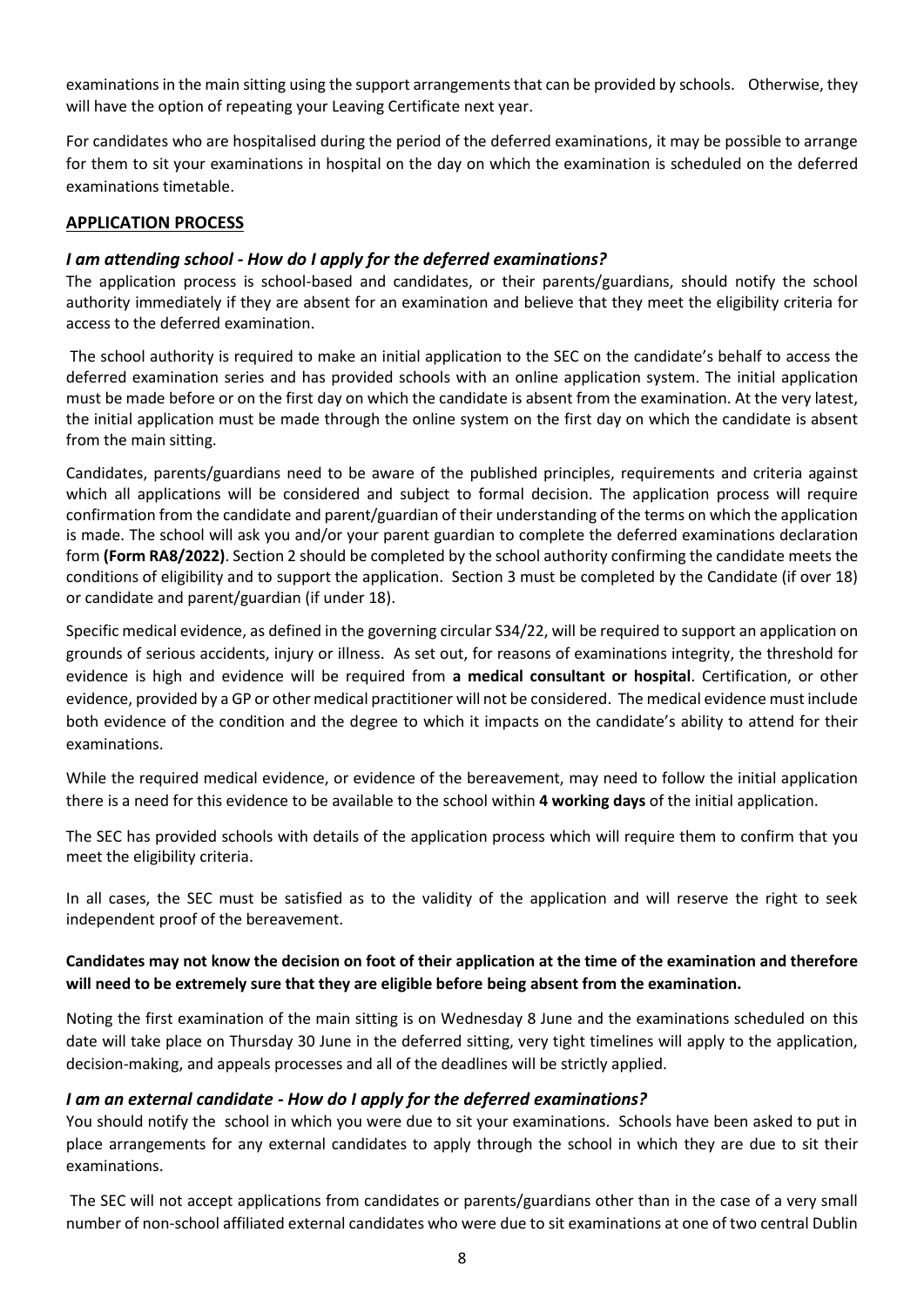locations. The SEC has contacted these candidates directly to set out a separate application process directly to the SEC.

### *Can I, or my parent/guardian, apply directly to the SEC?*

The SEC will not accept applications from candidates or parents/guardians other than in the case of a very small number of non-school affiliated external candidates who were due to sit examinations at one of two central Dublin locations. The SEC has contacted these candidates directly to set out a separate application process directly to the SEC.

### *What if my application is refused? Is there an Appeals Process?*

Yes. All applications will receive a formal decision from the SEC. In cases where a parent or candidate is dissatisfied with any aspect of the SEC's decision, they will have access to a Deferred Examination Independent Appeals Committee (IAC). All members of the IAC will be drawn from outside the SEC and include those with relevant medical expertise. The remit of the IAC covers appeals against the SEC's decisions on the deferred examinations. Appeals will be considered in light of the published principles, requirements and criteria as set out in the governing circular.

Details of the appeals process, including all relevant deadlines, will be included with decisions on applications for access to the deferred examinations. The appeals process will also be school based.

It should be noted that there is a very short time window for the application, decision-making, and appeals processes for the deferred examinations to transact. For this reason, all deadlines will be strictly applied.

### *What will happen to a candidate who seeks to access the deferred examinations under false pretences?*

A Breach of Examinations Regulations may be determined if a candidate claims relief under this provision and is found to have made a false claim. A person aiding a candidate to claim a relief under this provision may be guilty of an offence under Section 52 of the Education Act 1998.

### **DEFERRED EXAMINATIONS INFORMATION**

### *When are the deferred examinations taking place?*

The deferred examinations series for the June examinations will commence on Thursday 30 June. Leaving Certificate Established examinations are provisionally scheduled to continue until Saturday 16 July. Leaving Certificate Applied examinations are provisionally scheduled to continue until Thursday 7 July. Examinations will be held on Saturdays in the deferred examinations series. The provisional timetables will be published o[n www.examinations.ie](http://www.examinations.ie/) and final timetables will be published before the first examination in the deferred series.

Candidates accessing the deferred examinations must;

- a. be available during the time window for the deferred examinations must be available to take the deferred examinations as scheduled on the final timetables;
- b. note that examinations will be held on all Saturdays in the deferred examinations period;
- c. be aware that the examinations scheduled on the provisional deferred Leaving Certificate Established timetable from Wednesday 6 July onwards are subject to change;
- d. be aware that the examinations scheduled on the provisional deferred Leaving Certificate Applied timetable from Friday 1 July onwards are subject to change.

### *Where are the deferred examinations taking place?*

It is intended that the deferred examinations will be provided at a number of regionally located schools. Typically, one school in each county will host the deferred examinations. In Dublin, Galway, Cork and Tipperary more than one school will provide the examinations.

Details of the host schools will be provided to school authorities as part of the application process.